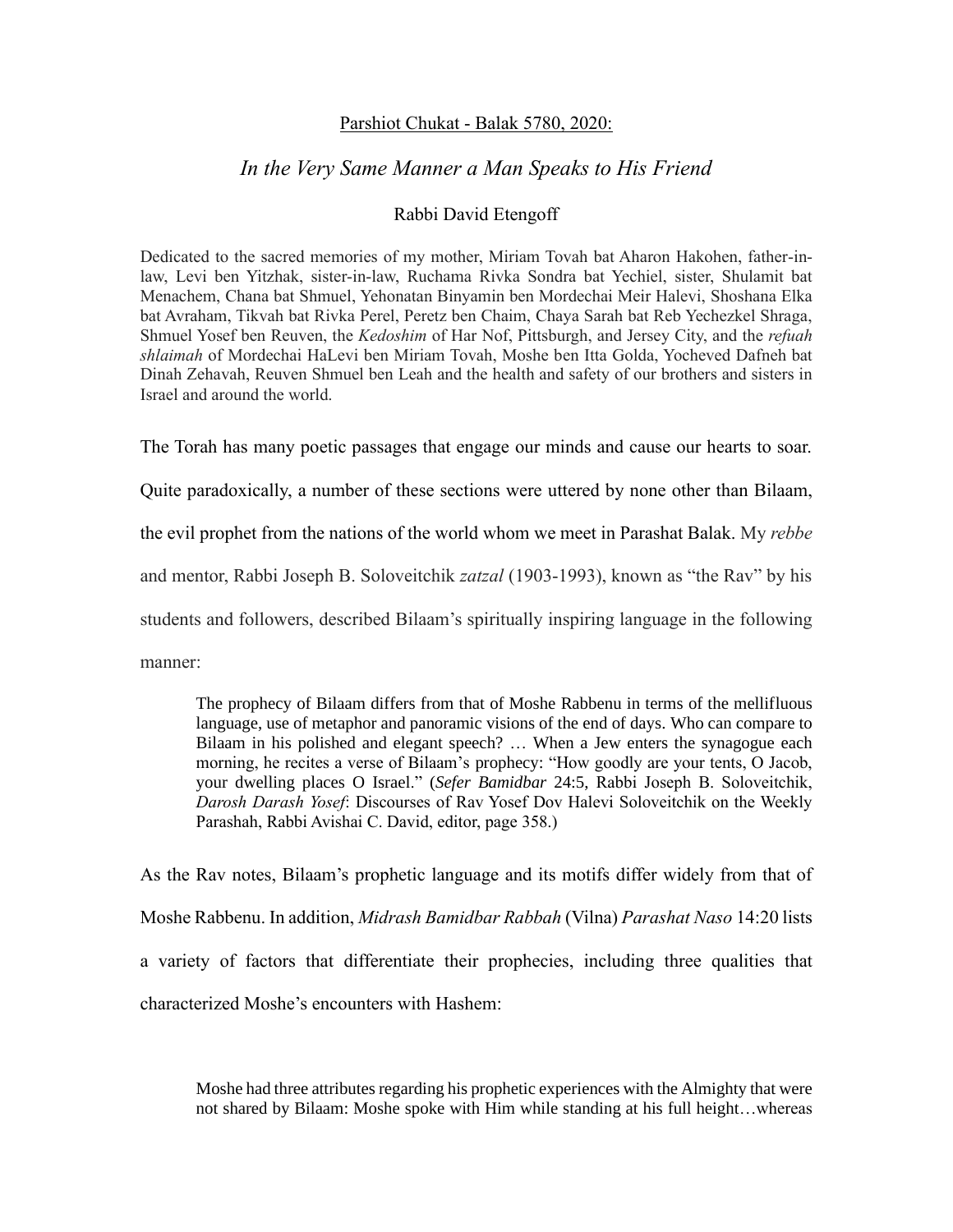Bilaam spoke with G-d only once he had fallen to the ground… Moshe spoke with Hashem *peh el peh* — in a direct manner — whereas Bilaam did not. Moshe spoke with Hashem *panim el panim* — "face to face" [that is, in a clear and direct fashion], whereas Bilaam only spoke with the Almighty through *mashalim* (parables). (This and the following translations my own.)

In my estimation, Moshe's communications with Hashem "while standing at his full height" indicate the esteem the Almighty had for him, and the sense of equality with which Moshe was treated by the Master of the Universe. We must remember that these prophetic dialogues were the most profound existential encounters that finite humankind could ever achieve with the Infinite Other. As such, the greatest prophet of all time spoke to the Creator while standing at his full height, rather than in abject obeisance.

Moreover, I believe the unique manner in which these prophetic encounters were conducted, *peh el peh* and *panim el panim*, underscore the passionate desire of Hashem to communicate with Moshe on the deepest possible level. This idea is given powerful voice in the following passage from *Pesikta Zutarta*, *Bamidbar*, *Parashat Beha'alotecha*, 12:6:

Even though I [Hashem] have chosen many prophets, I speak with them in visions [of physical manifestations] and dreams. This is not the case regarding Moshe with whom I speak *peh el peh*. Moreover, the Torah states: "And Hashem spoke to Moshe *panim el panim* — in the very same manner that a man speaks to his friend…" (*Sefer Shemot* 33:11) And how is this to be explained? This means that Hashem spoke to him neither while he was in a trance nor in a dream, but rather, in a vision [of absolute verbal clarity (Rashi)].

In my view, the phrase, "in the very same manner that a man speaks to his friend," encapsulates the nature and purpose of Hashem's communications with Moshe. For just as Hashem was surely Moshe's *Yedid Nefesh* — Beloved of the Soul, so, too, was Moshe the one and only human being with whom the Holy One blessed be He could share His deepest prophecies. Herein, an idea that the Rav utilized regarding *Avraham Avinu*'s unique relationship with Hashem comes to mind: The Almighty was lonesome and anxious to find